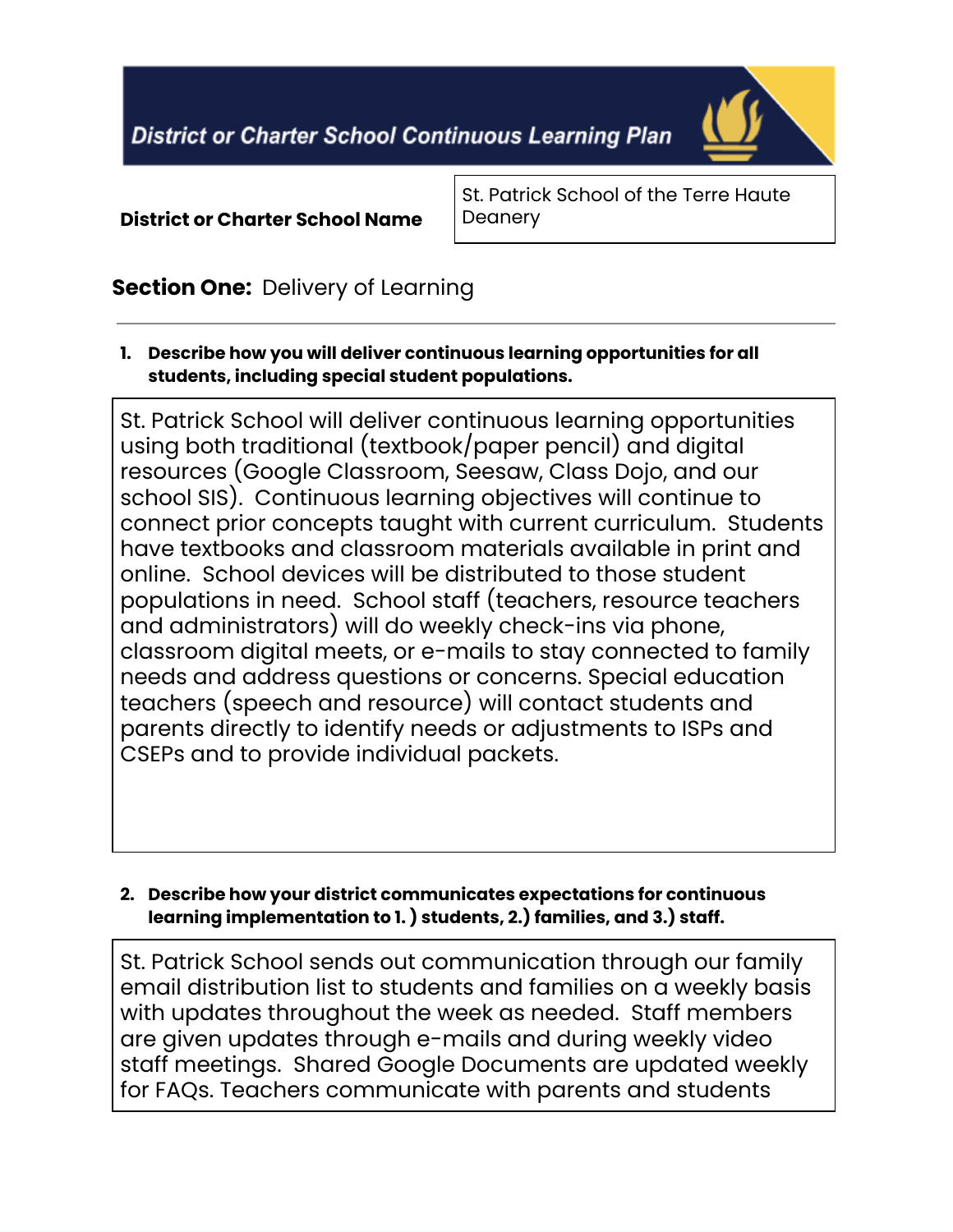through email, text, Class Dojo, Seesaw, or phone calls as needed, but continue to send out their normal weekly communication as they would when instruction was given in the classroom. Administrators make follow up calls to address concerns, answer questions each week to different families to stay abreast of the ever-changing dynamics at home. Language translations of informational documents are made and included in communications.

#### **3. Describe student access to academic instruction, resources, and supports during continuous learning.**

Most students receive instruction through Google Classroom. Our younger grades PK-K have relied more on emails through our SIS or Seesaw to push out instruction and videos. All students have their textbooks available in print and digitally. Speech and Title I teachers continue to deliver content via packets sent in e-mail or through the classroom teacher, as well as, checking on students' progress/needs via phone and email. Our ELL and Special Ed students have weekly check-ins with our resource teachers, receive one-on-one instruction if needed from either resource or classroom teacher. Classroom "meets", SEL resources, pictures shared through our social media streams along with phone calls are used as supports for the social/emotional dynamics that may present themselves during distance learning.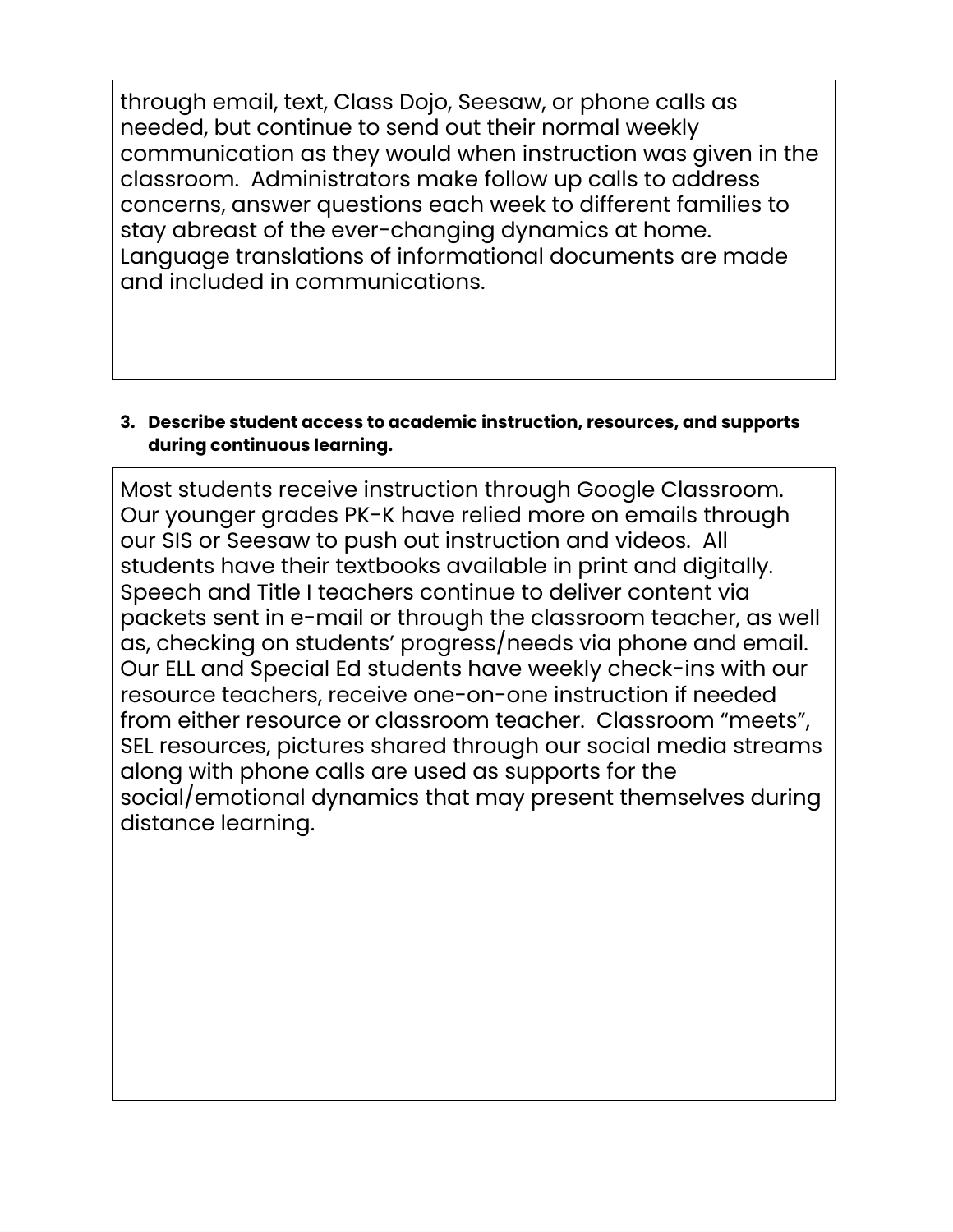**4. What equipment and tools are available to staff and students to enable your continuous learning plan? Please list.**

# **Teachers / Office Staff**

Laptops

Google Suite Tools (Classroom, Sheets, Docs, Forms, Hangout Meets, Slides, etc.) Pearson online text and resources for ELA

Think Central online resources for Math

YouTube

**Textbooks** 

Variety of apps used for practice of skills that are part of the blended learning or resources from IDOE remote learning/e-learning

Jupiter Ed (Grading/Reporting/Communication)

# **Students**

Individual textbooks for ELA, Religion, Math Digital textbooks through Pearson (ELA) & HMH Think Central (Math) Digital Social Studies and Science (Studies Weekly) Access to Google Suite Tools (Classroom, Sheets, Docs, Forms, Hangout Meets, Slides, etc.) Jupiter Ed (SIS) -Communication Packet/paper copies of work Variety of apps used for practice of skills that are part of the blended learning or resources from IDOE remote learning/e-learning

PreK-K - SeeSaw App

\* Making school devices available for home use when determined necessary.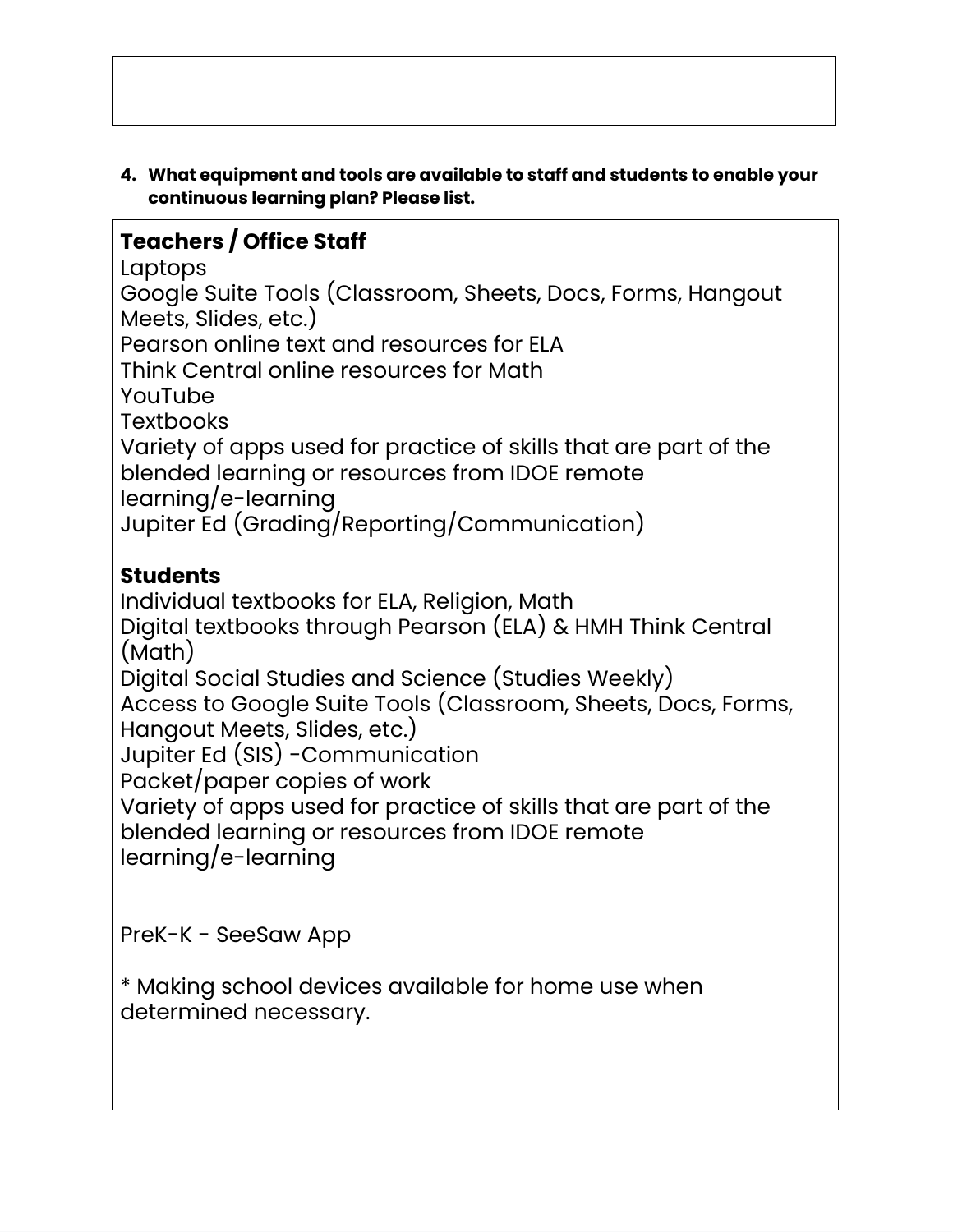**5. Describe how educators and support staff are expected to connect with students and families on an ongoing basis.**

St. Patrick School expects teachers to stay in contact with students and families in a variety of ways, but expects at least one contact with both parents and students each week.

- 1. Update websites & send out email to families (Weekly)
- 2. Organize a Google Meet for classes (Weekly)
- 3. Hold office hours on each day of instruction from:  $9:00 - 10:00$  a.m. 2:00 - 3:00 p.m. 6:00 - 7:00 p.m. Teachers will communicate best method of contacting them to families and students (i.e. phone, text, e-mail, Google meet)
- 4. Answer questions and concerns within 24 hrs. Of receiving email, text, phone message
- 5. Contact students/parents to continue open dialogue on student work and well-being (On an ongoing basis to report successes and concerns.)
- 6. Resource teachers and administration continue to make weekly contacts in addition to classroom contacts with special populations via phone calls and emails.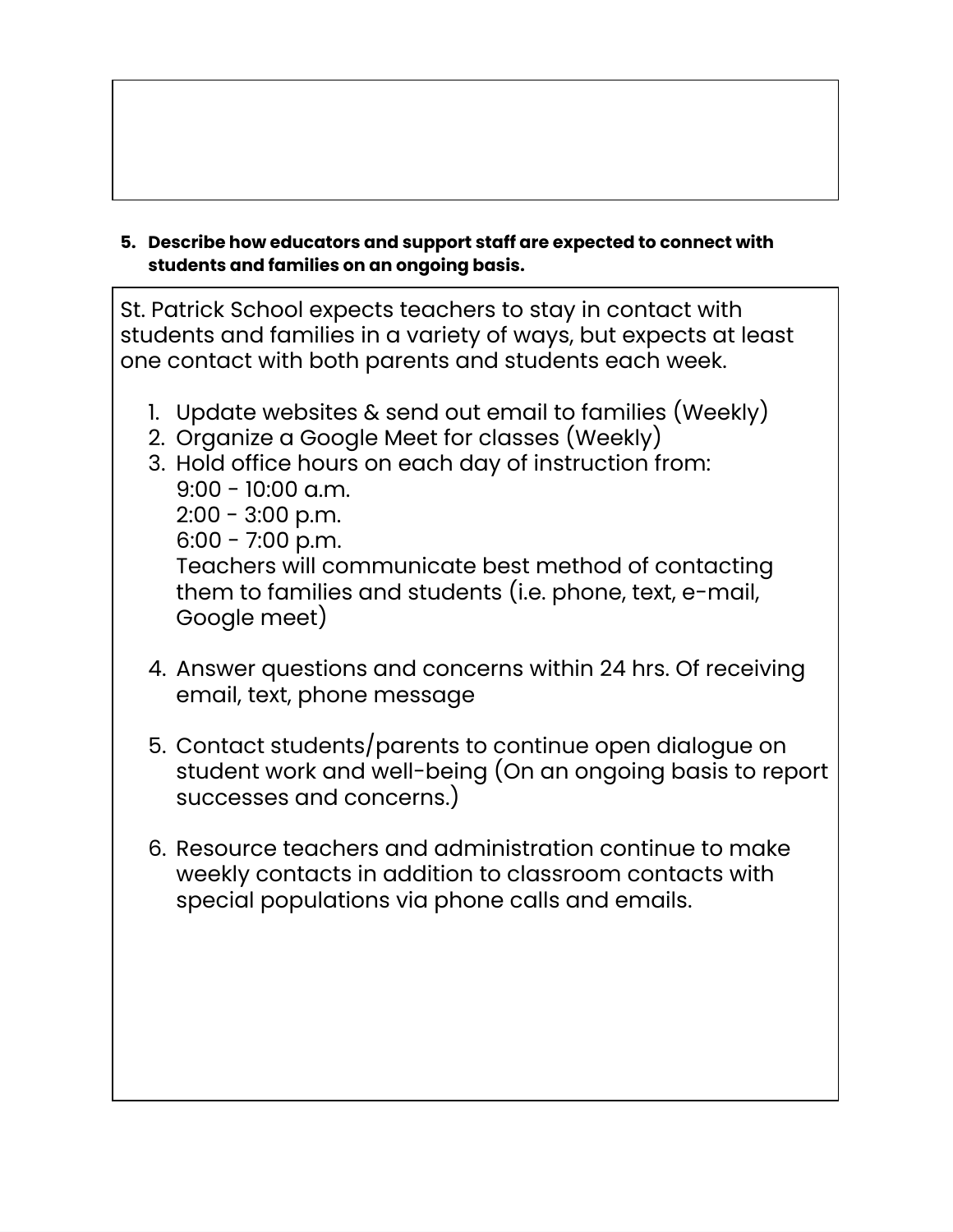### **6. Describe your method for providing timely and meaningful academic feedback to students.**

Teachers at St. Patrick School will acknowledge when student work has been submitted via Google Classroom or e-mail to both student and parent. Grades/scores will be posted in Google Classroom or School SIS system as work is grade. Additional feedback will be given to the whole class during Google Meet (if needed), individually via email or phone call, or in a comment left in Google Classroom, sent through class Dojo, or Seesaw app. It is the expectation that as weekly assignments are completed feedback will be given and that each student will be aware of their achievement of assignments turned in, assignments that were not completed, or assignments that may need corrections prior to the next set of assignments being delivered the following week.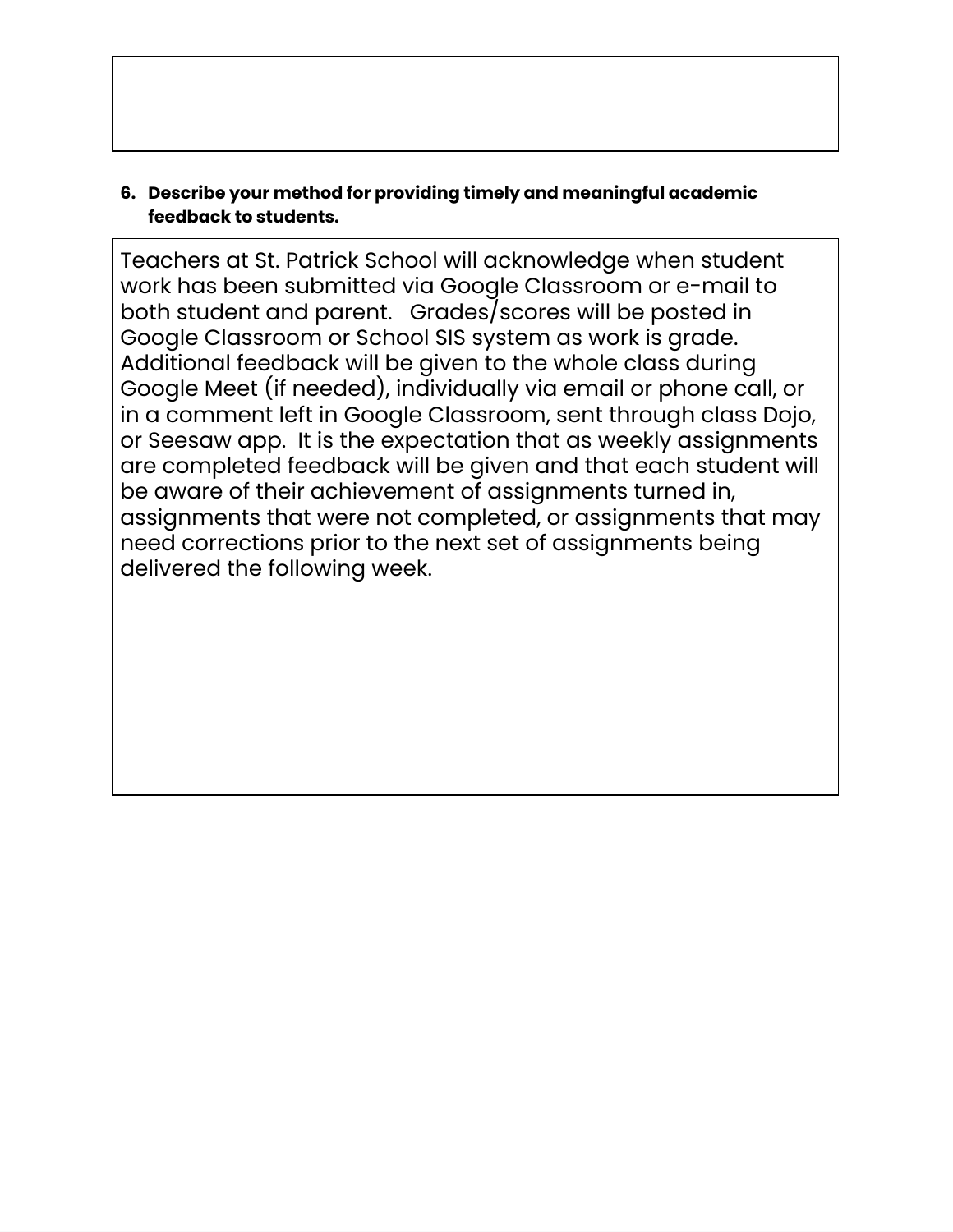### **Section Two:** Achievement and Attendance

### **7. Does your continuous learning plan provide an avenue for students to earn high school credits? If so, describe the approach.**

St. Patrick School will continue to work with our local high schools so that students taking Algebra will receive appropriate instruction and resources to help them meet the requirements necessary for credit should they choose to use them.

### **8. Describe your attendance policy for continuous learning.**

St. Patrick School currently uses a daily attendance question that must be answered by students or parents of younger students via an email to the teacher or using the Google Classroom. Students who have not checked in by late afternoon will receive a second reminder via email or phone call depending on which method works best for that family.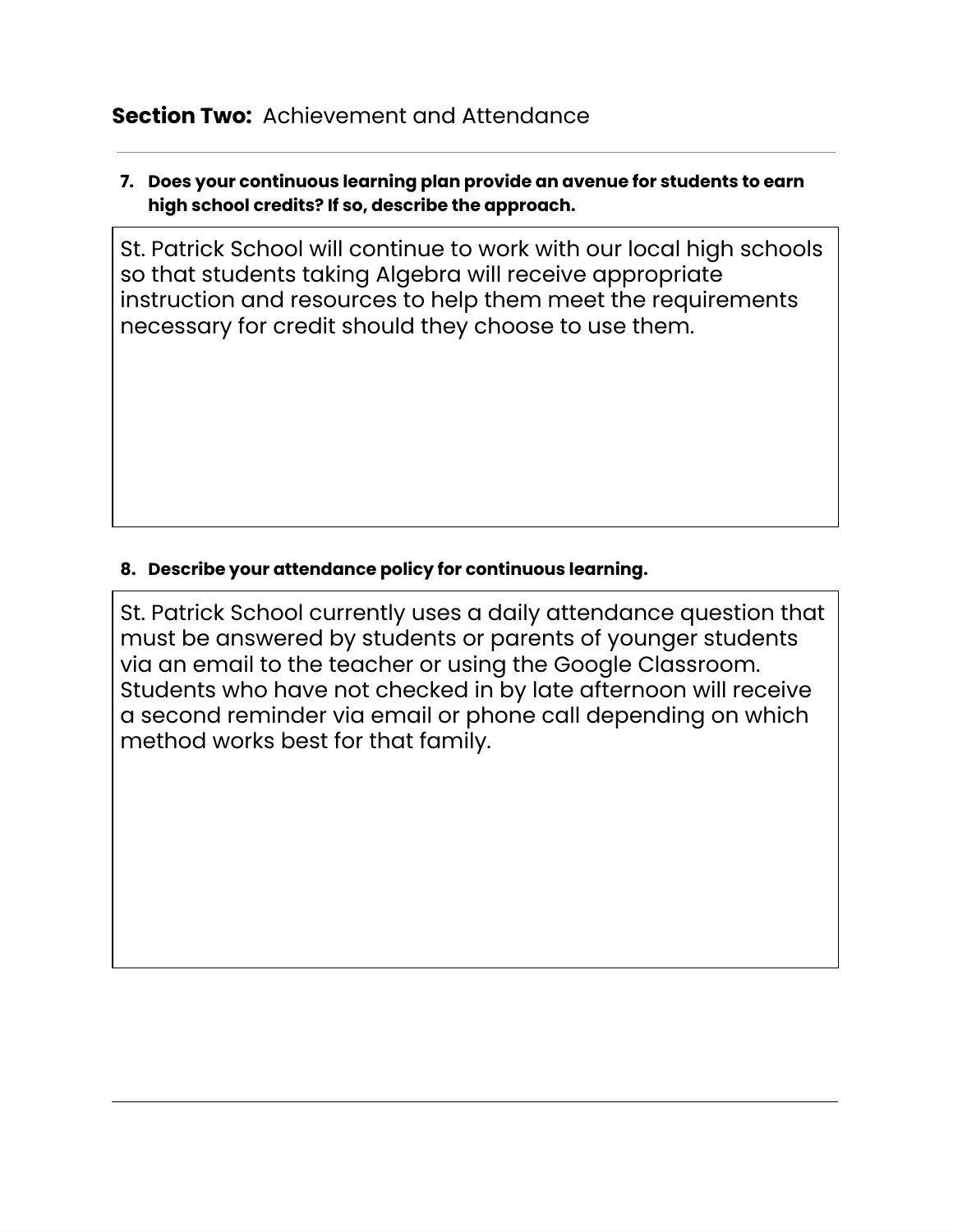### **9. Describe your long-term goals to address skill gaps for the remainder of the school year.**

Our long term goal to address skill gaps for the remainder of the year would be to continue to provide supports for students as needed through instructional practices, resources we are able to make available (digitally or packet), and weekly check-ins to answer questions or provide small group or individual time to students who may need additional instruction on a concept or skill.

Teachers will continue to track attendance and assignment completion to share with administration in case there needs to be phone conferences held to deal with concerns in these areas.

Our resource staff will continue to check in with families/students on a weekly basis and address concerns that arise related to instruction, SE issues, struggles with format, etc.